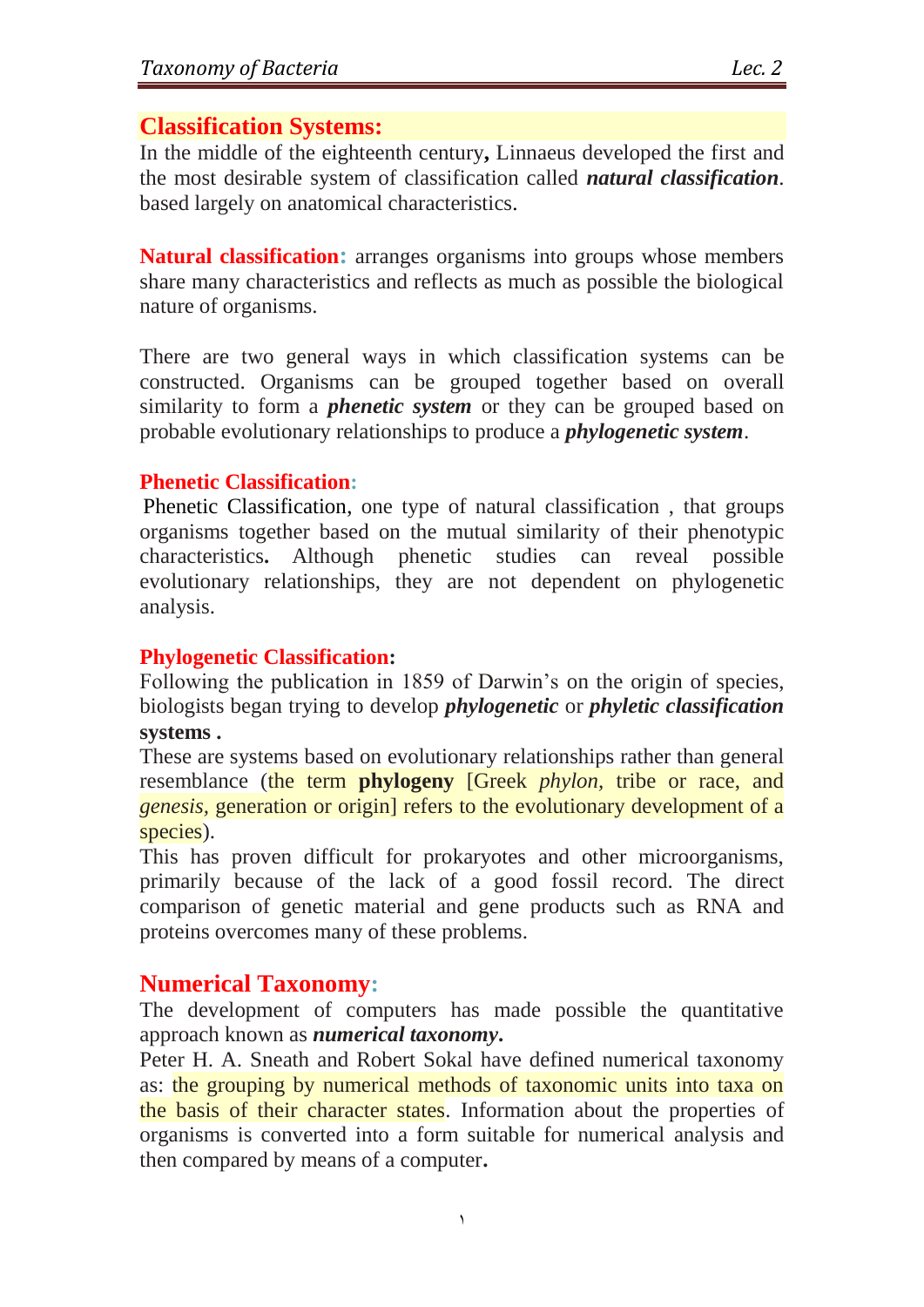It is the practical use of classification criteria to distinguish certain organisms from others.

Identification simply involves the comparison of an 'unknown' object (e.g., a newly isolated bacterium) with all similar bacteria that are already known. If the 'unknown' bacteria matches up with a 'known' then the former has been identified*;* if not, it may be considered to be a 'new' species, variety, or strain and, when adequately described, is added to the list of known bacteria. In practice this act of comparison is normally carried out not between two actual objects but between the 'unknown' *isolate* and a recorded description of previously discovered microorganisms.

Many characteristics are used in classifying and identifying microorganisms have been divided into two groups: *classical* and *molecular*.

# **1-Classical Characteristics:**

Classical approaches to taxonomy make use of *morphological*, *physiological*, *biochemical*, *ecological*, and *genetic characteristics*. These characteristics have been employed in microbial taxonomy**.**

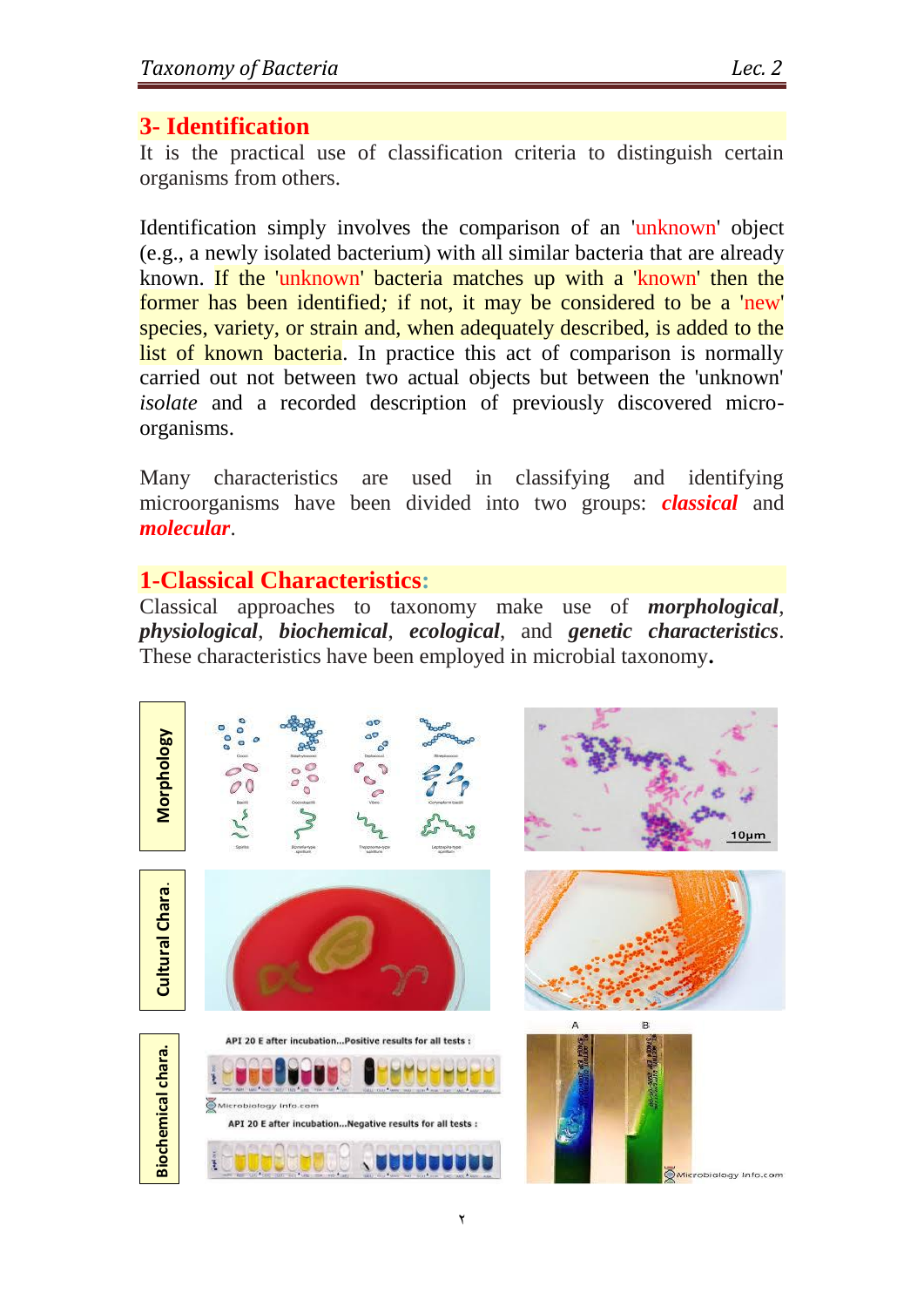#### **1**Some Physiological and Metabolic Characteristics Used in Classification and Identification

Carbon and nitrogen sources Cell wall constituents Energy sources Fermentation products General nutritional type Growth temperature optimum and range

# **2- Molecular Characteristics:**

Some of the most powerful approaches to taxonomy are through the study of proteins and nucleic acids. Because these are either direct gene products or the genes themselves, comparisons of proteins and nucleic acids yield considerable information about true relatedness. The more recent molecular approaches have become increasingly important in prokaryotic taxonomy are:

- **1** Comparison of Proteins
- **2** Nucleic Acid Base Composition
- **3** Nucleic Acid Hybridization
- **4** Nucleic Acid Sequencing

### **1**- **Comparison of Proteins**

The amino acid sequences of proteins are direct reflections of *mRNA* sequences and therefore closely related to the structures of the genes coding for their synthesis. For this reason, comparisons of proteins from different microorganisms are very useful taxonomically.

The sequences of proteins with dissimilar functions often change at different rates; some sequences change quite rapidly, whereas others are very stable. If the sequences of proteins with the same function are similar, the organisms possessing them are probably closely related. The sequences of *cytochromes* and other *electron transport proteins*, *histones*, *heat-shock proteins*, *transcription and translation proteins*, and a variety of *metabolic enzymes* have been used in taxonomic studies.

## **2**- **Nucleic Acid Base Composition**

The  $G + C$  content of many microorganisms has been determined.  $G + C$ content data are taxonomically valuable in at least two ways:

*First*, they can confirm a taxonomic scheme developed using other data. If organisms in the same taxon are too dissimilar in  $G + C$  content, the taxon probably should be divided.

*Second*, G + C content appears to be useful in characterizing prokaryotic genera since the variation within a genus is usually less than 10% even though the content may vary greatly between genera.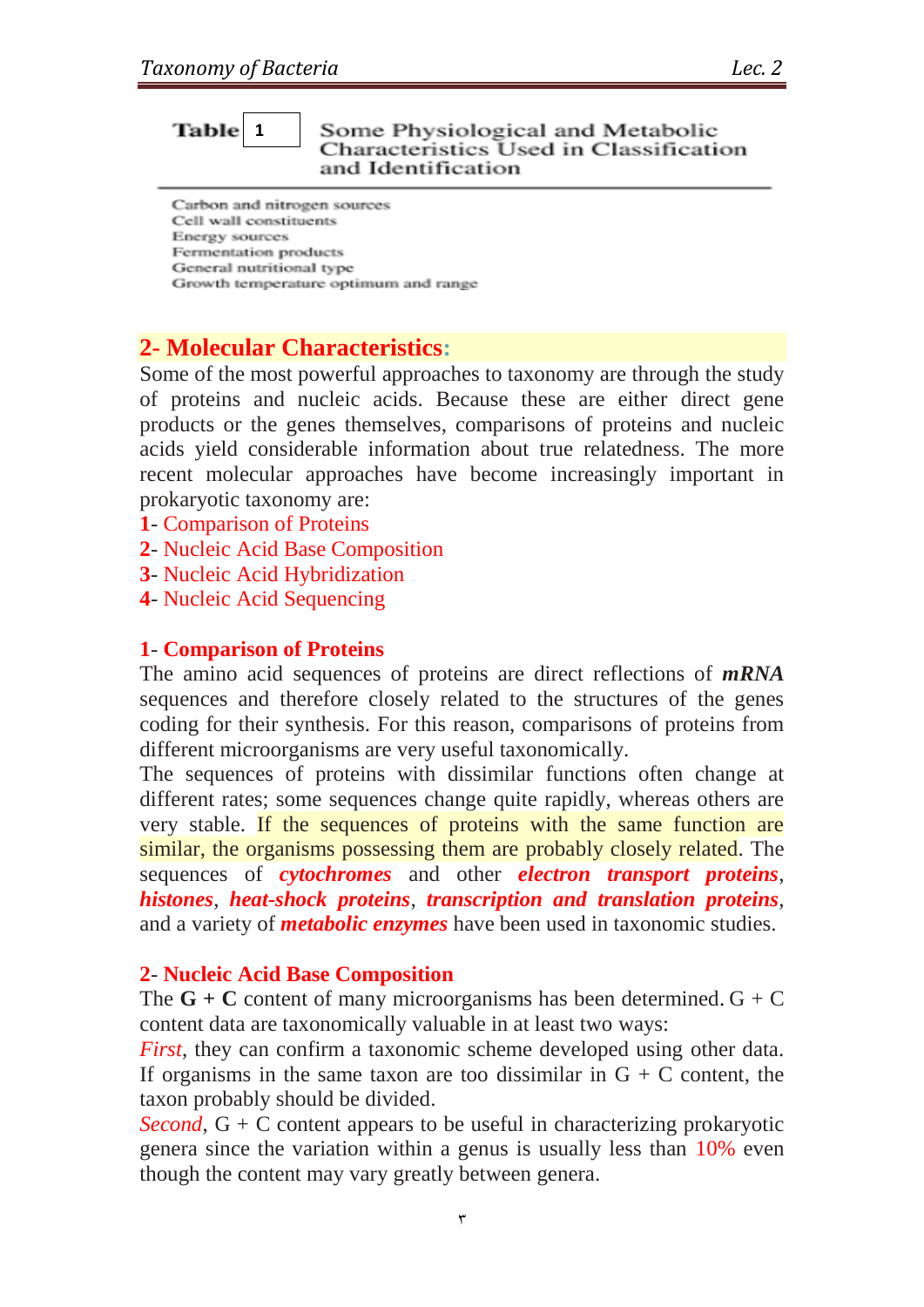## *For example* :

*Staphylococcus* has a G + C content of 30 to 38%, whereas *Micrococcus* DNA has 64 to 75%  $G + C$ ; yet these two genera of gram-positive cocci have many other features in common.

| <b>Bacteria</b> | <b>Percent G</b> + $C$ |  |  |
|-----------------|------------------------|--|--|
| <b>Bacillus</b> | $32 - 62$              |  |  |
| Clostridium     | $21 - 54$              |  |  |
| Escherichia     | $48 - 52$              |  |  |
| Neisseria       | $47 - 54$              |  |  |
| Nitrobacter     | $60 - 62$              |  |  |

|  |  | Table 2 : Representative $G + C$ Contents of some bacteria |  |  |  |  |
|--|--|------------------------------------------------------------|--|--|--|--|
|--|--|------------------------------------------------------------|--|--|--|--|

# **3**- **Nucleic Acid Hybridization**

The similarity between genomes can be compared more directly by use of **nucleic acid hybridization** studies. If a mixture of single stranded DNA formed by heating dsDNA is cooled and held at a temperature about 25°C below the *Tm*, strands with complementary base sequences will reassociate to form stable dsDNA, whereas noncomplementary strands will remain single.

In one of the more widely used hybridization techniques, nitrocellulose filters with bound nonradioactive DNA strands are incubated at the appropriate temperature with single-stranded DNA fragments made radioactive with 32P or 14C. After radioactive fragments are allowed to hybridize with the membrane-bound ss- DNA, the membrane is washed to remove any nonhybridized ssDNA and its radioactivity is measured. The quantity of radioactivity bound to the filter reflects the amount of hybridization and thus the similarity of the DNA sequences.

Two strains whose DNAs show at least 70% relatedness under optimal hybridization conditions and less than a 5% difference in *Tm* often are considered members of the same species.

If DNA molecules are very different in sequence, they will not form a stable, detectable hybrid. Therefore DNA-DNA hybridization is used to study only closely related microorganisms. More distantly related organisms are compared by carrying out DNA-RNA hybridization experiments using radioactive ribosomal or transfer RNA.